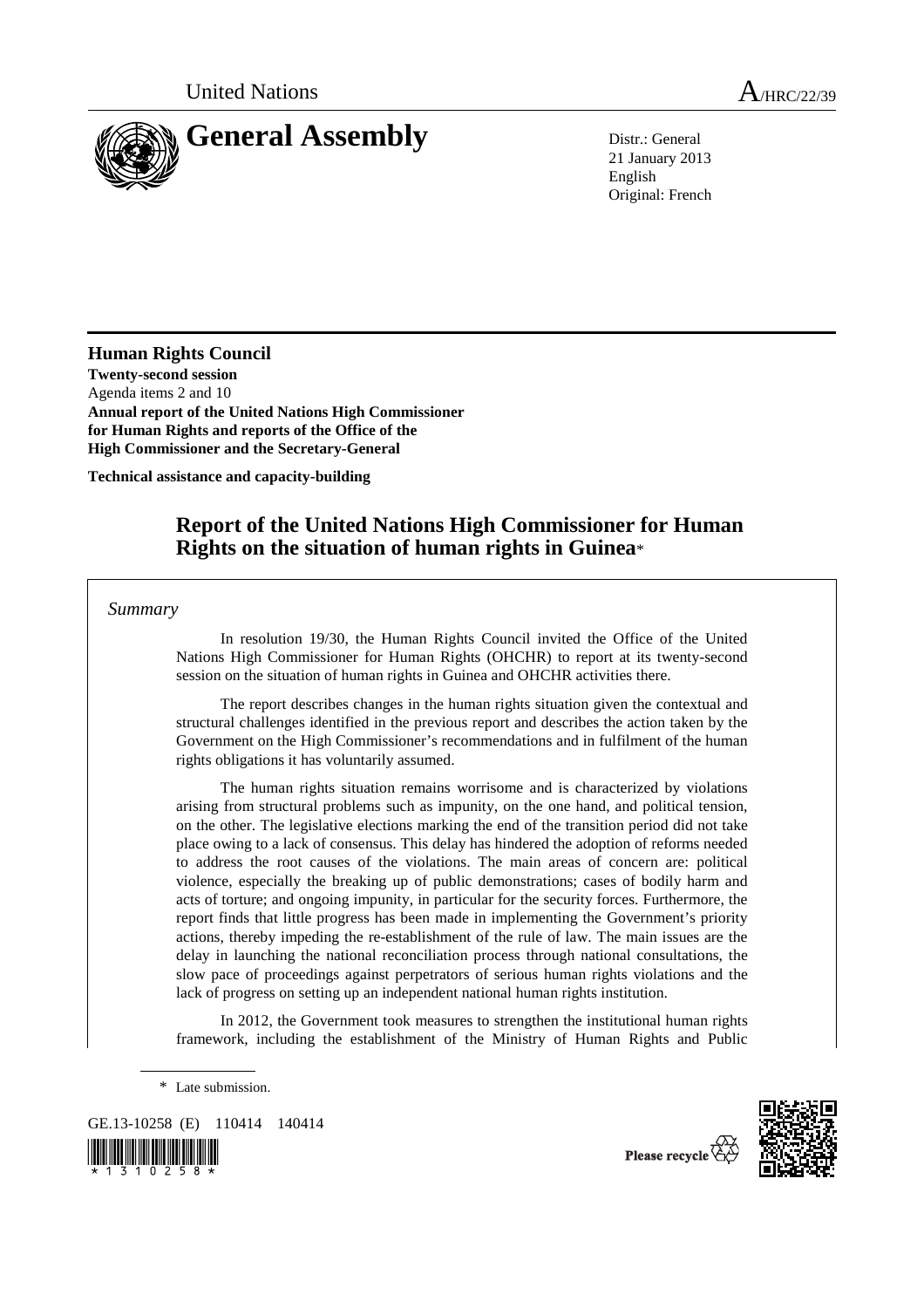Freedoms. It also acted on the High Commissioner's recommendation to integrate human rights in security sector reform.

 The Office of the High Commissioner in Guinea has continued to collaborate with the Government and other national and international actors on implementing programmes and strategies to address human rights challenges.

 The High Commissioner reiterates to the Government the recommendations made in her previous report and invites the international community to assist Guinea with tackling its human rights challenges. The Office of the High Commissioner will continue to support the Republic of Guinea.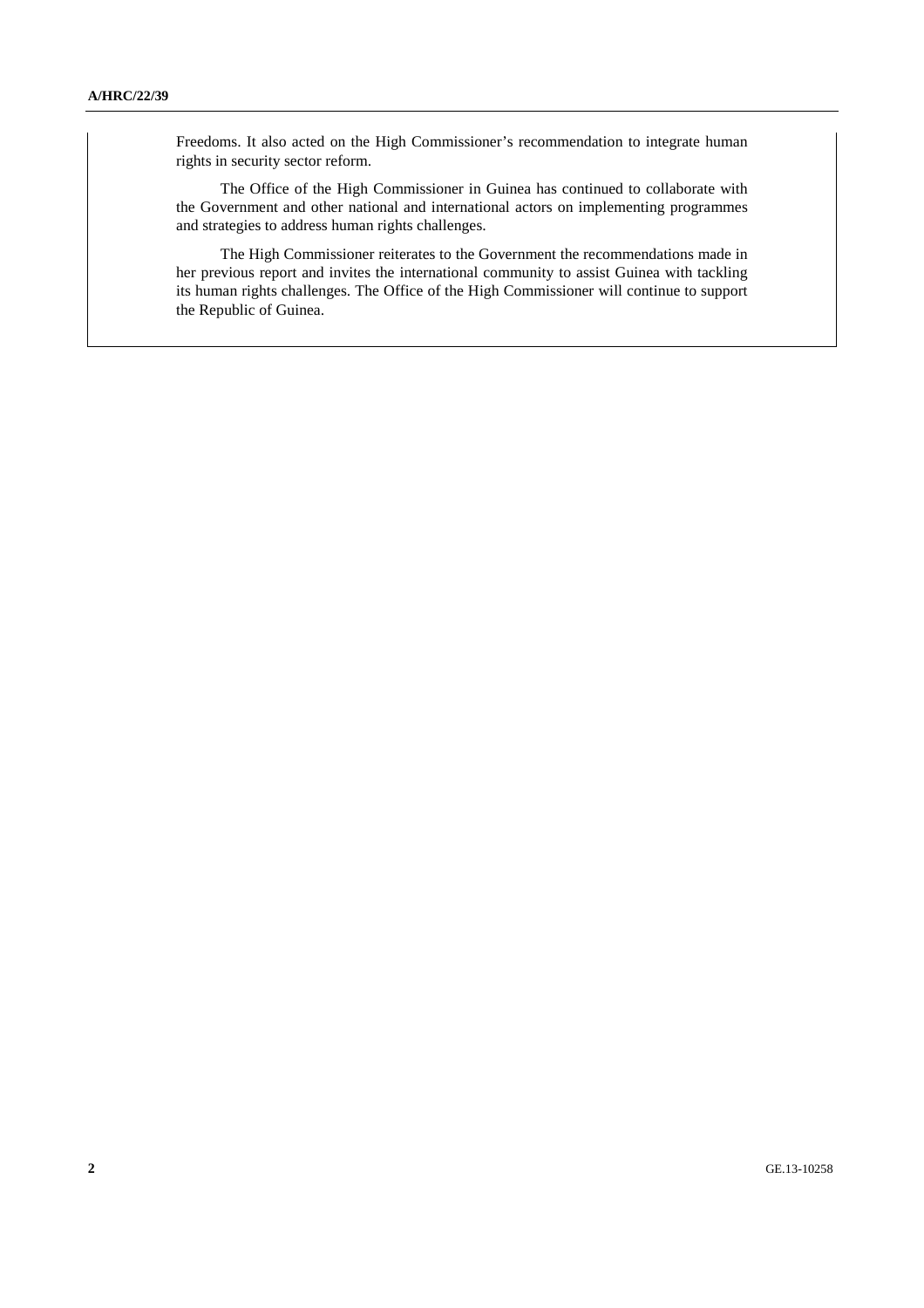# Contents

|     |                                                                         |                                                                       | Paragraphs | Page   |
|-----|-------------------------------------------------------------------------|-----------------------------------------------------------------------|------------|--------|
| Ι.  |                                                                         |                                                                       | 1          | 4      |
| Π.  | Main political, economic and social developments affecting human rights |                                                                       | $2 - 8$    | 4      |
| Ш.  |                                                                         |                                                                       | $9 - 44$   | 5      |
|     | A.                                                                      | Right to peaceful assembly, freedom of association, and excessive use | $11 - 17$  | 6      |
|     | <b>B.</b>                                                               |                                                                       | $18 - 21$  | $\tau$ |
|     | C.                                                                      |                                                                       | $22 - 25$  | 8      |
|     | D.                                                                      |                                                                       | $26 - 32$  | 8      |
|     | Е.                                                                      |                                                                       | $33 - 38$  | 10     |
|     | F.                                                                      |                                                                       | $39 - 44$  | 11     |
| IV. |                                                                         |                                                                       | $45 - 51$  | 12     |
|     | А.                                                                      |                                                                       | $45 - 48$  | 12     |
|     | <b>B.</b>                                                               |                                                                       | $49 - 51$  | 12     |
| V.  |                                                                         |                                                                       | $52 - 55$  | 13     |
|     | А.                                                                      | Recommendations to the Government of the Republic of Guinea           | 54         | 13     |
|     | В.                                                                      |                                                                       | 55         | 14     |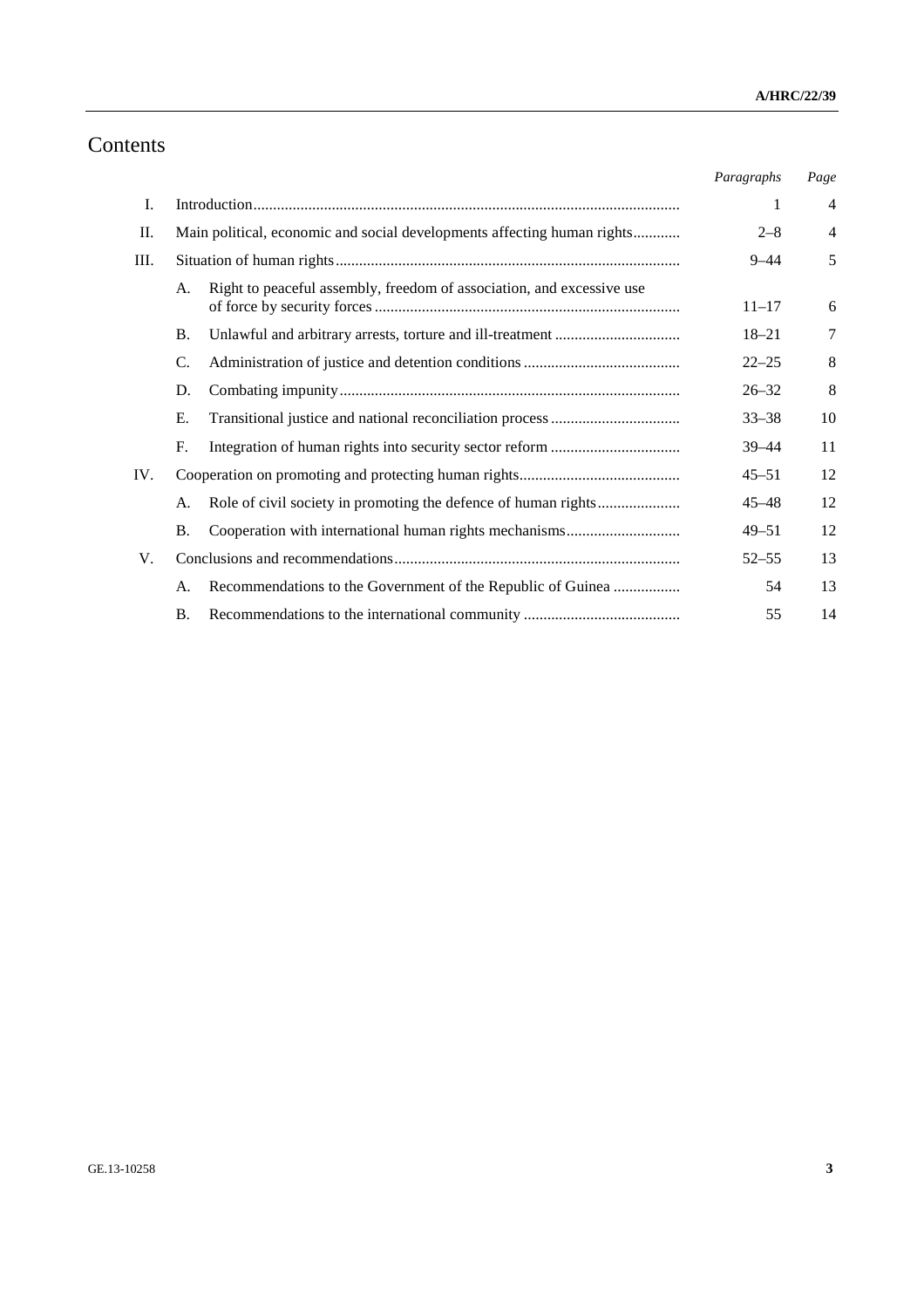## **I. Introduction**

1. In the present report, submitted pursuant to Human Rights Council resolution 19/30, the United Nations High Commissioner for Human Rights assesses the human rights situation in Guinea in 2012 and the actions taken by the Government to implement the recommendations of international human rights mechanisms, including those made at the universal periodic review of the Human Rights Council and the recommendations made in the previous report of the High Commissioner (A/HRC/19/49). In the report, she also reviews the activities of the Office of the High Commissioner (OHCHR) in Guinea and makes a number of recommendations for the Government and the international community.

## **II. Main political, economic and social developments affecting human rights**

2. In 2012, the social and political situation in Guinea was characterized by ongoing dissent within the political class and growing social unrest. This social and political instability undermined the Government's efforts to improve the human rights situation and hindered the roll out of scheduled institutional reforms.

3. The political transition phase that began with the death of President Lansana Conte on 22 December 2008 should have ended in 2010 with presidential and legislative elections to re-establish the rule of law. While presidential elections were held in 2010, legislative elections have been held up by persisting conflicts between the various political groups. The main points of contention relate to the electoral process, and more specifically the institutional framework and technical conditions for organizing elections. Advances such as the rebalancing of the Independent National Electoral Commission in September 2012 and the formulation of the Commission's strategic operational plan on 17 November 2012 give cause for hope that legislative elections may be held without delay in 2013.

4. As in 2011, demonstrations by the opposition to express their disagreement with how elections are organized continued until September 2012. The Government's announcement in February, confirmed by the Independent National Electoral Commission in March, that elections would be held in July sparked a series of opposition marches and general strikes. On 24 and 31 March 2012, militants of the coalition parties belonging to the Alliance pour la démocratie et le progress (ADP) and the Collectif des partis politiques pour la finalisation de la transition (the Collectif) demonstrated to demand greater electoral transparency. The protest movement grew fiercer with the organization on 10 May 2012 of a protest march in Conakry to demand a more open political dialogue; several people were injured when security forces broke up the crowd. This march was followed by general strikes on 11 and 14 May 2012 during which violent clashes broke out between youths who had erected barricades, and security forces, resulting in at least 28 arrests and a number of injured.

5. On 17 August 2012, as part of an attempt at mediation, the State institutions<sup>1</sup> submitted three proposals for the restructuring of the institutional framework for elections to the President, who opted for a partial reconstitution of the Independent National Electoral Commission. In response, the opposition coalitions, ADP and the Collectif, organized a protest march in Conakry on 27 August, despite the ban by the authorities,

<sup>&</sup>lt;sup>1</sup> The State institutions consist of the National Transition Council (legislative body), the Economic and Social Council and the National Communications Council.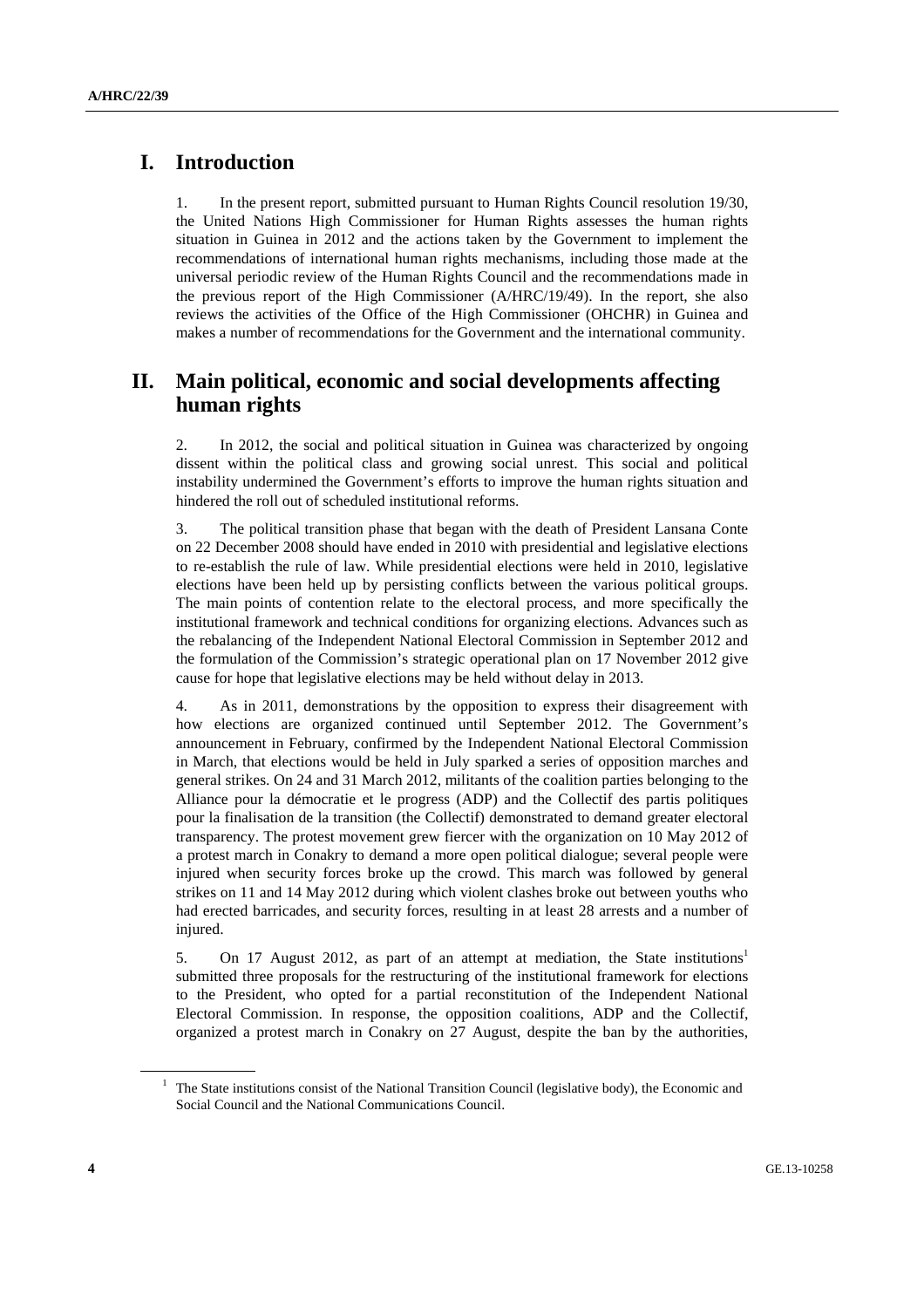claiming that the President's solution did not guarantee them equal representation in the Commission.

6. As a result of the ban on the march of 27 August, the opposition coalitions suspended the political dialogue by announcing the resignation of their representatives in the transition entities and the Government on 28 August 2012. However, early signs of compromise began to appear among the political class in September. Progress was made, thanks to the parties involved and the support of various international actors,<sup>2</sup> by way of legislative reform and the reorganization of the Electoral Commission to ensure more equal representation of the political groups. The reconstituted National Electoral Commission was established on 29 October 2012 and began work on a strategic operational plan. There are still differences of opinion, however, especially regarding the choice of contractor to revise the electoral register and the vote of Guineans living abroad.

7. In addition to the political tensions, the situation in Guinea was characterized by social unrest. The main demands were for better living conditions and improvements to an environment damaged by mining operations. The Government has adopted measures to combat economic crimes and improve economic governance. As a result, inflation has fallen and the national currency has stabilized, enabling the country to reach completion point in the International Monetary Fund (IMF) and World Bank Heavily Indebted Poor Countries Initiative (HIPC), with two thirds of the country's multilateral debt or US\$ 2.1 billion forgiven on 26 September 2012. Moreover, the Paris Club of Industrial Country Creditors forgave 99.2 per cent of Guinea's debt, or US\$ 655.9 million, on 25 October 2012. Nevertheless, these economic measures have had a limited impact on the population's enjoyment of economic and social rights. To that extent, progress on the Millennium Development Goals remains insufficient, particularly in terms of reducing extreme poverty, fighting unemployment and providing access to education and basic social services.

8. All this led to demonstrations in Guinée Forestière to demand employment for locals, denounce deteriorating living conditions and call for environmental protection, especially in mining areas. Other sporadic actions occurred in other cities, such as Fria, over the closure of the alumina plant, and in some neighbourhoods of Conakry in January and August to protest the inadequate electricity supply. The Government agreed to use the additional resources freed up by debt forgiveness to finance the priority goals contained in the poverty reduction strategy, such as guaranteeing the right to health and education and improving basic infrastructure.

## **III. Situation of human rights**

9. Some noteworthy progress was made in 2012 regarding the observance of certain civil and political liberties, including freedom of opinion, expression and association. Furthermore, security sector reform has made law enforcement more professional. However, challenges of an institutional, legal and structural nature remain: the fight against impunity, the administration of justice and the protection of economic, social and cultural rights.

10. The Government's policy on impunity has had limited impact on the reestablishment of the rule of law whether in terms of prosecuting offences committed by

<sup>&</sup>lt;sup>2</sup> The Special Representative of the Secretary-General for West Africa, the Economic Community of West African States (ECOWAS), the International Organization of la Francophonie, the United Nations system in Guinea and the European Union.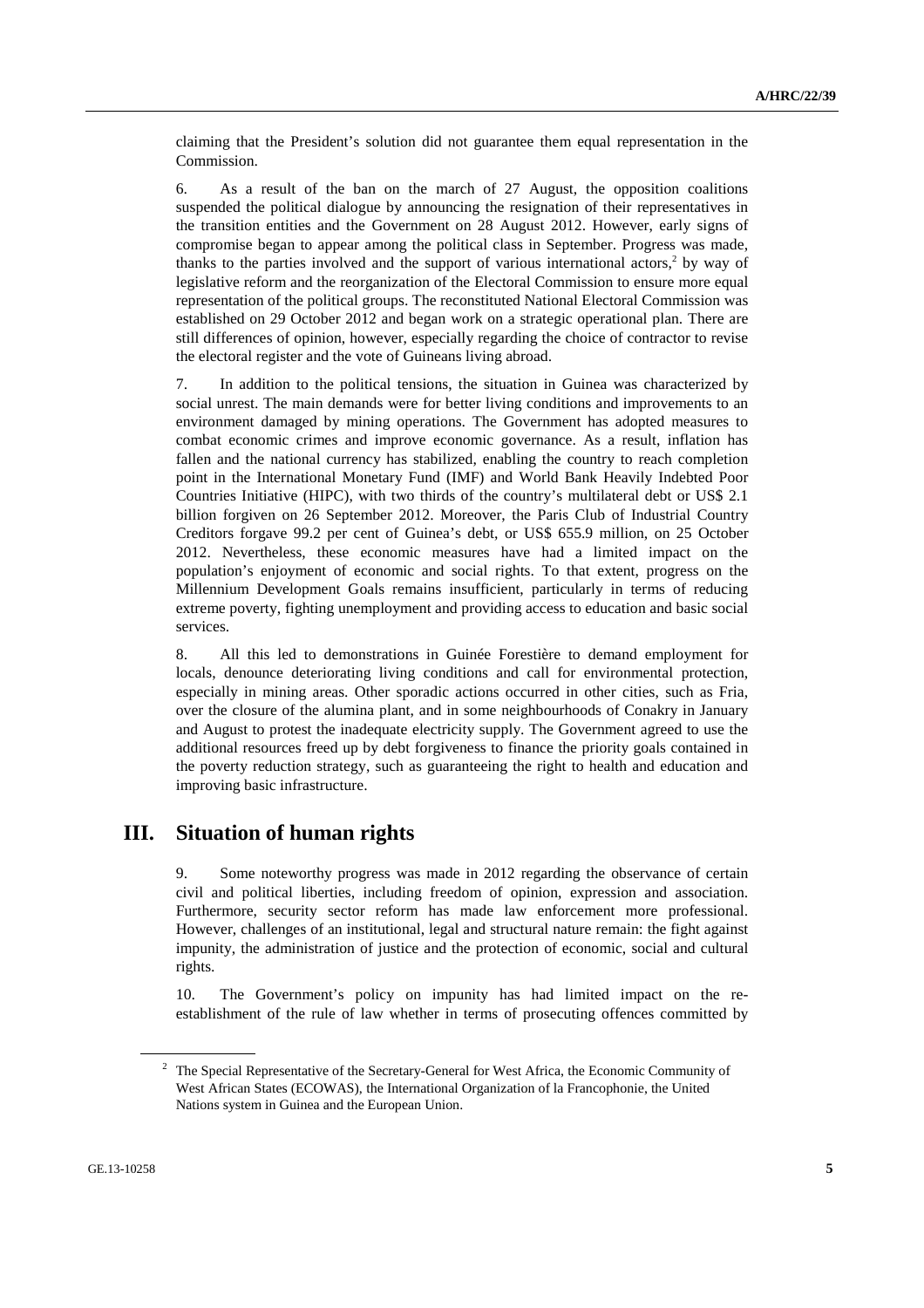security forces or of reacting to serious human rights violations, including those committed on 28 September 2009. In addition, excessive use of force and the large number of arbitrary arrests during public demonstrations remain a major concern. Regarding economic and social rights, Government efforts to fight financial crime and foster good economic governance have had little effect on the population's standard of living in terms of access to basic social services and essential products, such as water, electricity and food.

### **A. Right to peaceful assembly, freedom of association, and excessive use of force by security forces**

11. Despite greater freedom to engage in political and trade union activities and join associations, restrictions on the right of peaceful assembly are a cause for concern. The tense political situation led to a resurgence of demonstrations which were at times put down by security forces.

12. Guinean law permits peaceful public gatherings on prior notification of municipal authorities. They can be banned only for reasons of public order and security owing to their effects on the enjoyment of other fundamental freedoms, especially during elections.

13. On 31 May 2012, by a decision of the Minister of Territorial Administration and Decentralization, the Government prohibited marches of a political nature until further notice. The decision, although justifiable given the possibility of unrest arising from the opposition party marches, in fact amounted to a breach of the right to peaceful assembly as it was general, non-specific and not time-bound. The prohibition was lifted on 12 September following talks between the Government and the various parties, in response to the President's plea to observe freedoms during protests, and the right to demonstrate.

14. The administrative authorities in Conakry banned other demonstrations, contrary to the recommendations Guinea had accepted at the universal periodic review to guarantee the unfettered exercise of the right to peaceful assembly during elections. Banned demonstrations included those planned for 10 May and 27 August in Conakry.

15. OHCHR observed that some opposition marches were infiltrated by violent agitators, obliging security forces to intervene to restore order. Demonstrators were seen throwing objects at security forces and erecting barricades in the streets, and violent clashes erupted between opposition militants and those loyal to the President, for example during the marches in Conakry on 20 and 21 September.

16. These interventions by the forces of law and order have been labelled as excessive use of force owing to their frequency, their scale and the methods used, in particular the use of lethal weapons to control public demonstrations. The disproportionate use of force, often not justified by the circumstances, has in some cases led to death or serious injury, including from gunfire. The student protest held in Kindia on 26 February following the death of one of their peers, for example, was violently put down by the gendarmerie and two people were injured by gunfire. On 10 May, a banned opposition protest in Conakry was violently broken up by security forces using live ammunition; according to medical sources at least 22 were wounded, including several by gunfire. At least six people were shot dead and several more injured in a clash between security forces and local people in Zoghota on 4 August. On 7 August in Siguiri, one person died of injuries from a lethal weapon, incurred during a protest against rising crime. On 21 September, one demonstrator was killed and two others seriously wounded when security forces opened fire on an opposition protest in the Ratoma district of Conakry.

17. Although the Government accepted the recommendation of the universal periodic review to take all necessary measures to end the excessive use of force by security forces,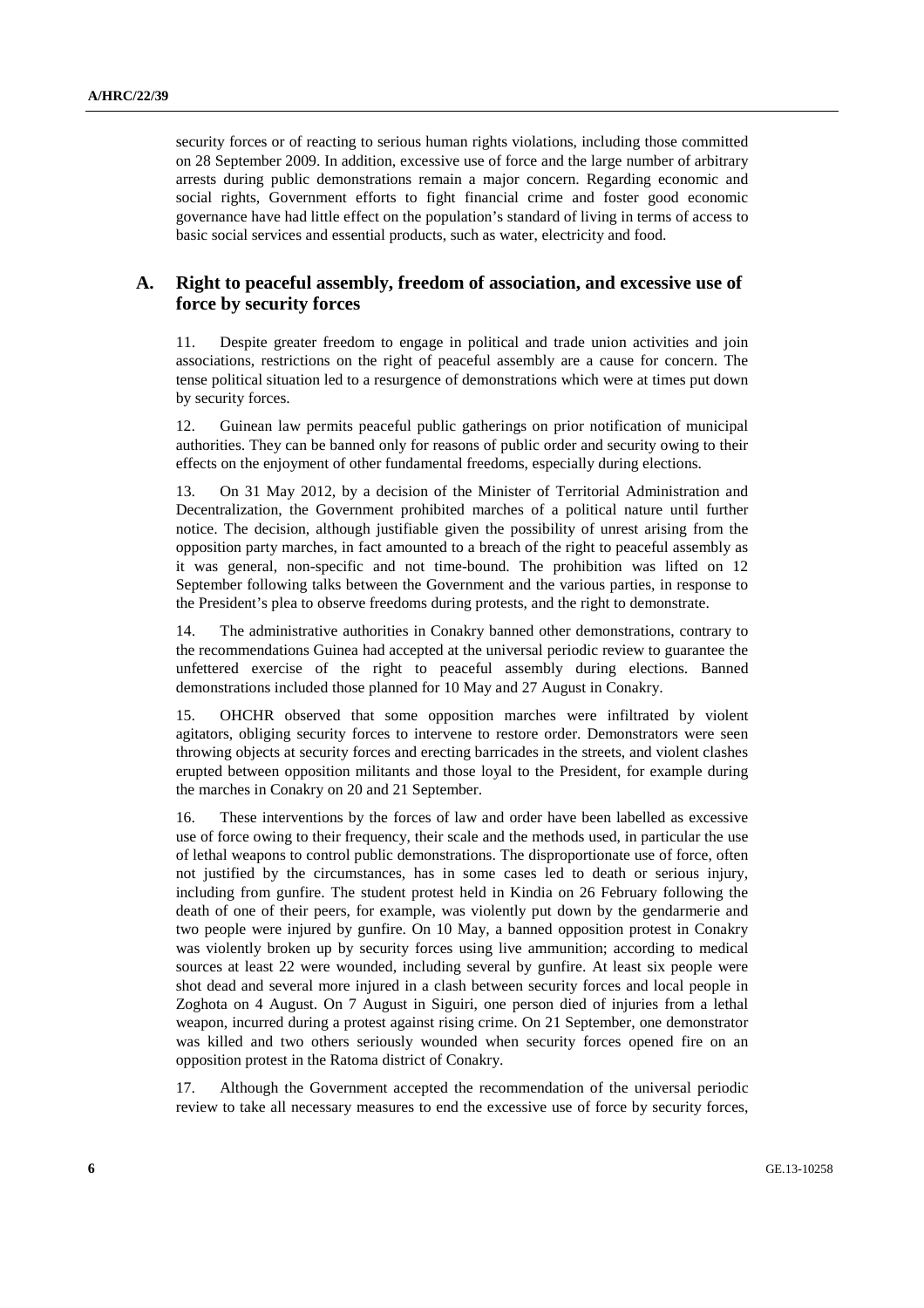the need to further strengthen the capacity of the security forces in that connection remains. Excessive use of force during demonstrations continues, despite measures taken to put regulations in place and reduce the number of officers carrying lethal weapons while controlling public demonstrations. In addition to technical capacity, these shortcomings are also due to the inadequacy of logistical resources. For example, investigations into the incidents in Siguiri<sup>3</sup> revealed that the departmental gendarmerie did not have the human or logistical resources to ensure the safety of a population of over 200,000.

### **B. Unlawful and arbitrary arrests, torture and ill-treatment**

18. Arbitrary arrests and detentions remain a major concern. At least 200 arrests by security forces were recorded during the demonstrations that punctuated 2012. The circumstances of some of the arrests, their scale and the indiscriminateness with which some were carried out amount to unlawful or arbitrary arrest. For example, the political rallies of 10 May and 27 August 2012 gave rise to at least 140 arrests and convictions. Some of those arrested stated that they had not taken part in the rallies, while others claimed to have been arrested in private homes. On 29 June 2012, following a general strike called by opposition leaders, 12 retailers were arrested and held in police custody by the Gueckédou gendarmerie for having shut their shops. They had to pay the equivalent of US\$ 8 for their release and to have their shops unsealed.

19. In addition, OHCHR found that the practice of arbitrary arrest was on the rise for certain types of offences;<sup>4</sup> people may be "remanded", as it is called, following an extrajudicial arrest made without a warrant or charge by some senior member of the gendarmerie, and detained in police cells for upwards of five months.

20. Arbitrary arrests are often compounded by physical abuse, beatings and torture, which continue unabated and are sometimes inflicted in the course of arrest or during police custody. The main incidents recorded are beatings with rifle butts, clubs or batons and sexual violence, in police custody, including against minors. On 15 February, a person who had been arrested and held incommunicado at No. 2 platoon of the Hamdallaye gendarmerie in Conakry was found dead. Marks found on his body would indicate that he suffered beatings and torture. Other cases of ill-treatment at the gendarmeries in Hamdallaye and Kindia have been reported.

21. Impunity persists in cases of bodily harm despite Government efforts, as demonstrated by the low number of proceedings against alleged perpetrators of such acts. The reasons are legislative and institutional. For example, although Guinea is a party to the Convention against Torture, the Convention has yet to be incorporated into national law and a law criminalizing torture is still being drafted. Moreover, the lack of a torture prevention mechanism, combined with the drawn-out nature of judicial procedures, constitutes a barrier to the protection of victims. Establishing an independent national human rights institution and ratifying the Optional Protocol to the Convention against Torture would help ensure more effective protection.

<sup>&</sup>lt;sup>3</sup> People's protest of 7 August in response to rising crime. The menacing crowd was eventually broken up by military personnel who came as backup from Kourémalé. 4

<sup>&</sup>lt;sup>4</sup> Arms dealing, etc.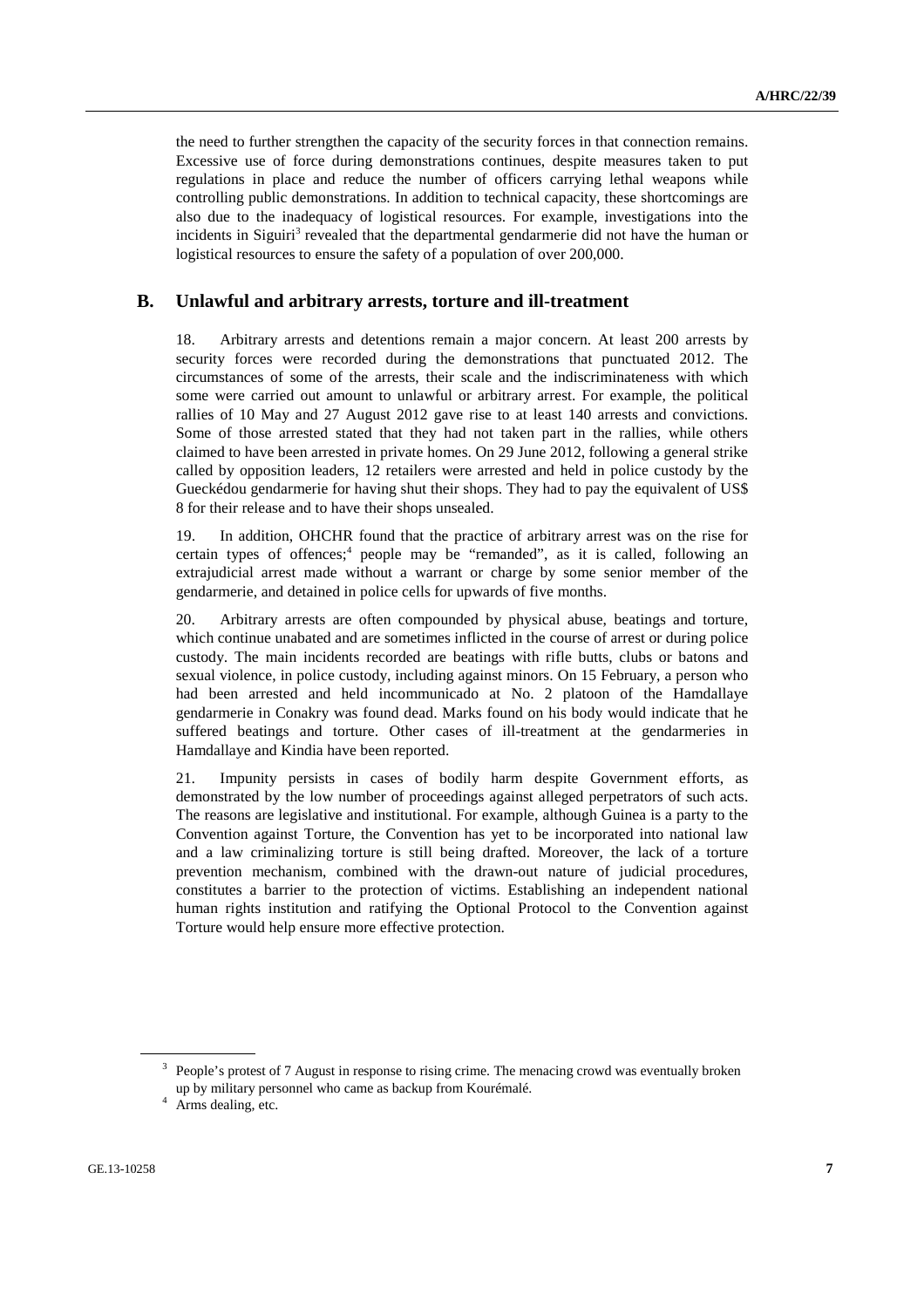## **C. Administration of justice and detention conditions**

22. The administration of justice faces many challenges in terms of compliance with the State's national and international human rights obligations – for example, the independence and effectiveness of the judiciary, access to justice and improvements to the physical and legal conditions of detention. In her previous reports, the High Commissioner recommended speeding up the judicial reform launched in 2011. In that connection, the Government has taken measures to reorganize judicial districting, by recruiting 50 trainee judges, strengthen the criminal justice system, tighten prosecutorial oversight of the police, by training 729 investigative police officers, and build capacity among justice officials regarding human rights, with the support of OHCHR. In addition, the Government intends to give priority to the judicial aspect of the reform of the security sector, especially as regards strengthening the independence of the judiciary, by revising the Act on the Supreme Council of Justice and applying the regulations governing the judiciary.

23. Nevertheless, the shortage of courts, the uneven distribution of justice officials and the lack of financial resources hamper public access to justice. Some are discouraged by the distance to court: there are only two appellate courts countrywide. Others blame the financial cost, which is prohibitive as there is no budget for legal aid. These barriers, in combination with the uneven distribution of lawyers, perpetuate the public's lack of confidence in the justice system to solve their legal problems.

24. The length of pretrial detention and physical detention conditions are also a cause for concern. In 2012, an average of 65 per cent of the inmates of Nzérékoré prison were in pretrial detention, and 75 per cent in Conakry. Moreover, the lengthy nature of judicial proceedings creates situations of arbitrary detention insofar as statutory time limits, set at four months for minor offences and six months for serious offences, are not observed. OHCHR also came across instances of unlawful detention of people who have served their sentence, or as a means of making someone pay a fine, although efforts have been made in practice to ensure that the legal limits on custody in police and gendarmerie cells are observed. In 2012, OHCHR observed that suspects are no longer held in police custody for several months before being brought before a judge. This is the result of regular visits by OHCHR to places of detention and its training programmes for investigative police officers and judges responsible for compliance with limits on police custody.

25. Physical detention conditions need to be improved to meet the Standard Minimum Rules for the Treatment of Prisoners. For example, inadequate infrastructure in certain places of detention, such as Yomou prison in Guinée Forestière and some gendarmerie and police cells, means that men are not separated from women or minors from adults. As a result, some places of detention are at 200 per cent of real capacity.

### **D. Combating impunity**

26. The international commission of inquiry tasked with establishing the facts and circumstances of the events of 28 September 2009 recommended inter alia that the United Nations urge Guinea to prosecute those responsible and provide reparation to the victims. The High Commissioner repeated this recommendation in her previous report and invited the Government to take the necessary measures to assist the judges investigating these violations.

27. The team of judges formed in 2010 by the prosecuting authority of Conakry to investigate the violations committed in September 2009 moved forward on its mandate in 2012. On 1 February, it indicted Lieutenant Colonel Moussa Tiégboro Camara, Director of the National Agency against Drugs, Organized Crime and Terrorism, the international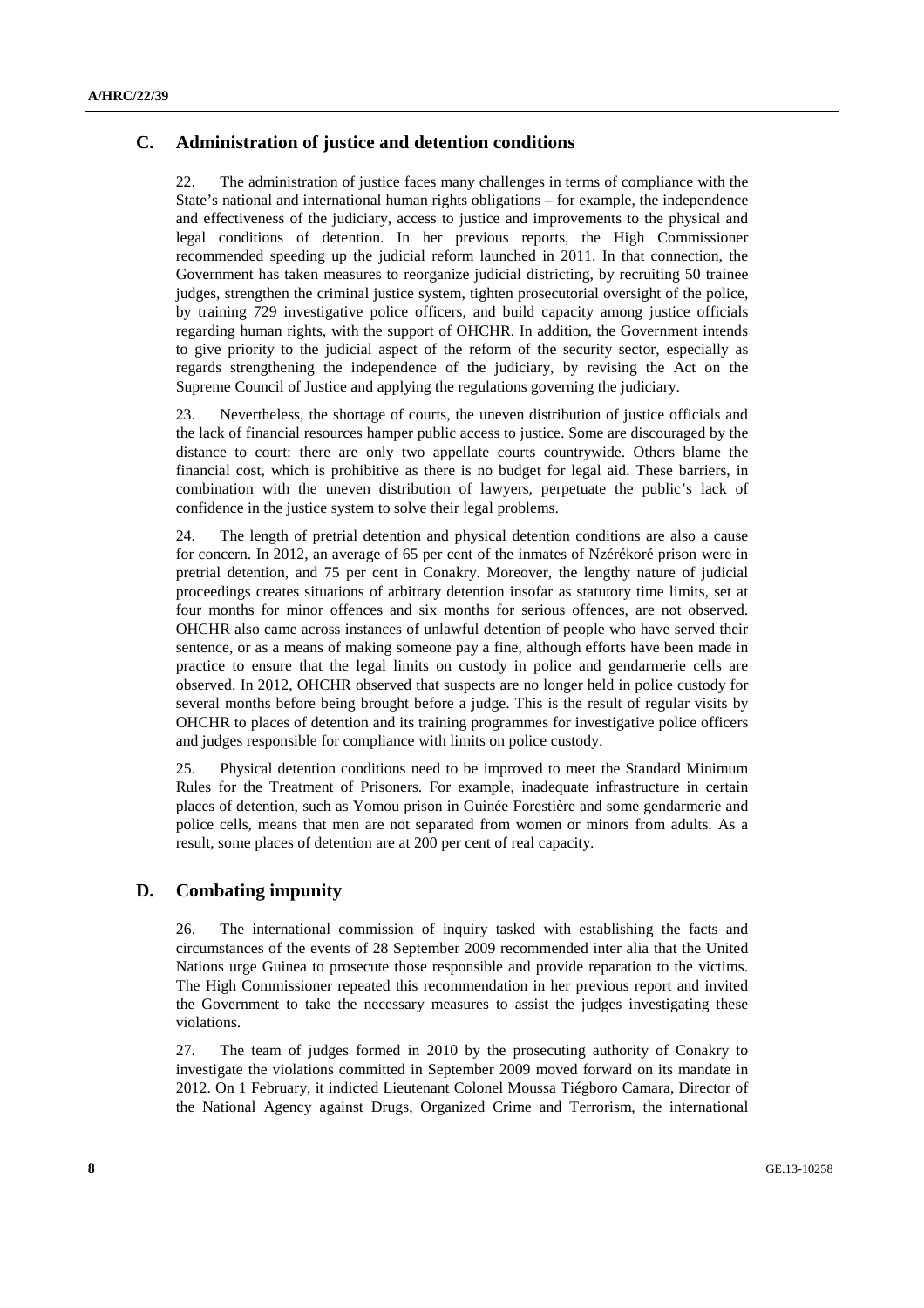commission of inquiry having found reasonable grounds for the presumption of individual criminal responsibility. On 13 September 2012, the judges indicted Colonel Abdoulaye Chérif Diaby, Minister of Health at the time of the events, whose possible direct criminal responsibility was mentioned in the report of the international commission of inquiry.

28. Thus, six individuals have been indicted in relation to this case since 2010; in addition, a request for judicial assistance has been issued for a hearing of Captain Moussa Dadis Camara (president of Guinea at the time of the events) and an international arrest warrant issued for Lieutenant Aboubacar Sidiki Diakite (aide-de-camp and head of the presidential guard at the time of the events). The judges also continued to hear statements from victims, some 250 people since the start of the proceedings.

29. However, the investigations launched in 2010 have been relatively slow. The courts have faced various challenges in the form of a lack of financial, logistical and even security resources, difficulties in making proper investigations and the need to provide a response to victims within a reasonable period.

30. Since 1 December 2012, the courts have had the services of an expert legal consultant to advise them primarily on the protection of victims and witnesses, the establishment of appropriate relations with civil society, judicial cooperation and the preparation of a communication strategy. The expert was brought in thanks to technical assistance from the Team of Experts on the Rule of Law and Sexual Violence in Conflict,<sup>5</sup> and works in cooperation with OHCHR. Moreover, the prosecutor of the International Criminal Court made his third visit to Guinea in April 2012. The Court stated that, although the national investigation into the human rights violations committed on 28 September 2009 had produced some results, it needed to be completed. Accordingly, the preliminary examination of Guinea begun by the Court on 14 October 2009 remains open and Guinea continues to monitor the progress of investigations.

31. In addition to these investigations, on 29 May 2012, the Conakry prosecuting authority filed two applications to investigate human rights violations committed in 2007 and  $2010$ , after two actions for damages were brought by 65 victims, the Guinean Organization for Human Rights and the International Federation for Human Rights. These applications should shed light on the events, establish responsibility and provide reparation to victims.

32. The slowness of decision-making in these cases underscores the difficulties the justice system faces in combating impunity, especially with respect to human rights violations committed by members of the security forces in the course of their duties. Although a few judicial investigations have been launched,<sup>7</sup> impunity persists, not only owing to a dysfunctional justice system but also because some members of the security forces are refusing to obey a summons by the investigating judge.<sup>8</sup> Accordingly, OHCHR continues its technical cooperation programme and recommends that the high command of

<sup>&</sup>lt;sup>5</sup> Established in 2009 by the Secretary-General of the United Nations, pursuant to Security Council resolution 1888 (2009), to assist national authorities in strengthening the rule of law and resolving matters of sexual violence in conflict. 6

In January and February 2007, unions and civil society organized demonstrations across the country for greater purchasing power and the establishment of the rule of law. Their suppression by security forces reportedly resulted in several hundred dead and injured. The events of October 2010 related to allegations that members of the presidential guard of the interim president for the transition period were arrested and tortured by order of senior military officers.

 $\frac{1}{10}$  Indictment of a sergeant and seven gendarmes for acts of torture causing the death of a student in Kindia in February.

Refusal to obey a summons following the suspicious death on 15 February of a person arrested and detained incommunicado at No. 2 platoon of the Hamdallaye gendarmerie in Conakry.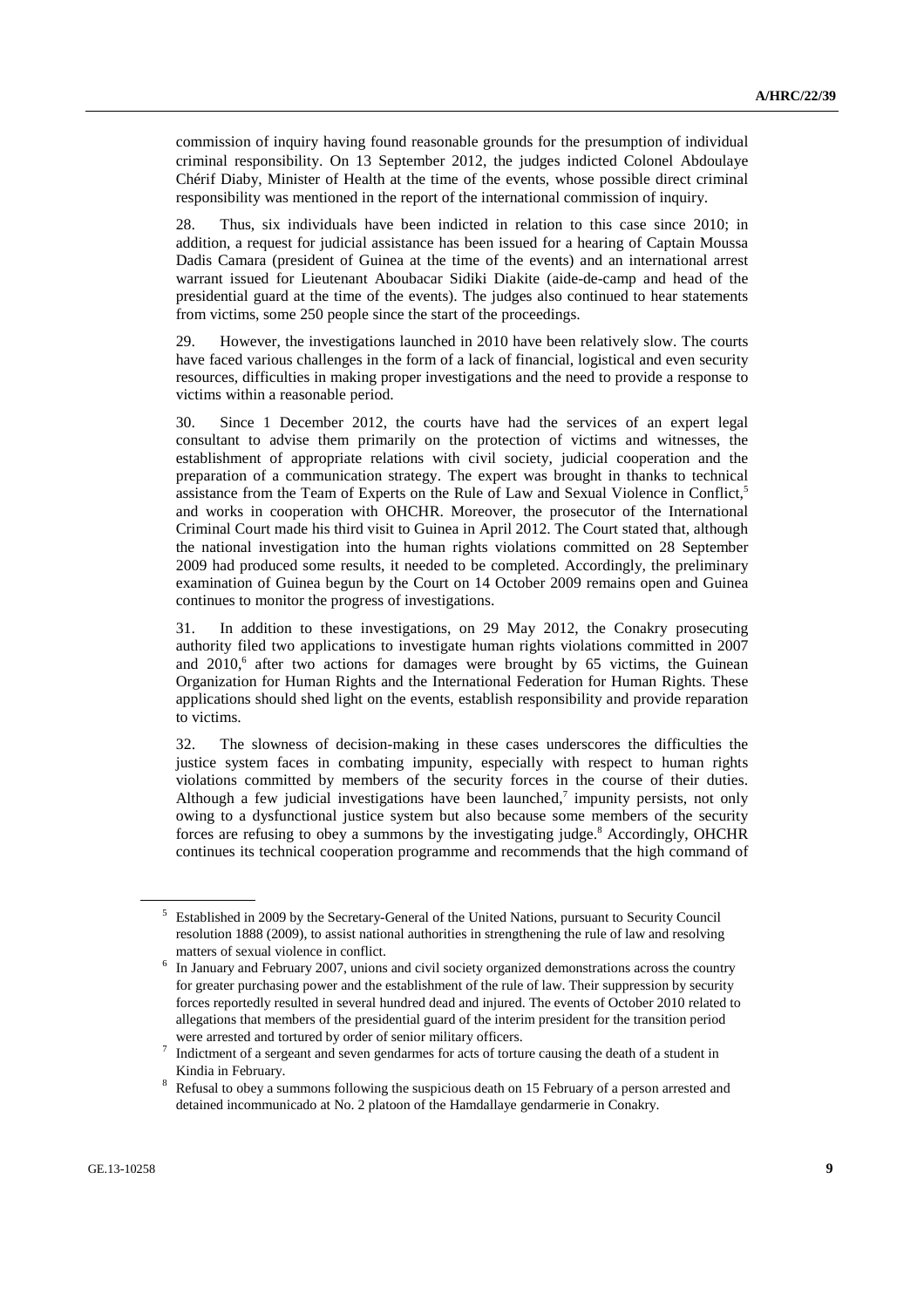the gendarmerie and the judicial authorities take measures to correct the situation and guarantee reparation to victims.

#### **E. Transitional justice and national reconciliation process**

33. In the light of the violence marring the history of Guinea, the international commission of inquiry had recommended a truth process to help move reconciliation forward. President Alpha Condé made that process a pivotal part of his term of office and accordingly, in June 2011, established the Provisional Commission on National Reconciliation with, as joint chairs, the imam of the Fayçal Grand Mosque in Conakry and the Archbishop of Conakry, and with a mandate to stimulate discussion of reconciliation and propose ways of achieving it.

34. Reconciliation is largely dependent on the situation in the country. In 2012 this was characterized by political and social circumstances whose main effect was to slow the national reconciliation process. On the political level, the commitment of State actors was tepid mainly because of the failure to grant the logistical and financial means for the Provisional Commission to operate. On the social level, the persistence of inter-community tensions and the complexity of the episodes of violence in Guinean history mean that an enormous amount of sensitization is needed before the country as a whole can take ownership of the reconciliation process.

35. Accordingly, the Provisional Commission did some groundwork in preparation for the national consultations, helped in part by an international expert seconded from the United Nations and paid for by the United Nations Peacebuilding Fund. Preparations included: (a) holding prayer and forgiveness meetings; (b) consulting with the political parties; (c) holding an information exchange with technical and financial partners; and (d) drafting a national consultation plan.

36. OHCHR continued to rally national and international actors round the national reconciliation process. Throughout the year, it provided technical and financial support to the Provisional Commission — in the form of advice, information and training sessions and missions abroad to share the experience of other countries that have gone through similar processes — in order to strengthen the Provisional Commission's ability to conduct participatory and inclusive national consultations. It also continued its capacity-building work among relevant actors to ensure greater understanding of the principles and challenges of national reconciliation and transitional justice and to bring the highest authorities and non-State actors into a participatory process. Thus two national seminars were held in June and November 2012 involving key State and non-State actors, the Commission's co-chairs and their support team. Moreover, decision makers were continually urged to provide effective support to the national actors and keep all parties focused on national reconciliation.

37. This technical assistance from OHCHR helped clarify the population's expectations regarding the transitional justice process and change the view of most of the actors involved in the national reconciliation process.

38. Furthermore, OHCHR and other United Nations bodies supported action by local organizations to provide psychological and medical support to victims of torture and sexual violence, thanks to financing from the United Nations Peacebuilding Fund. The initiative is one of several taken since 2010 and ultimately aims to establish a collection of disaggregated data on sexual violence in Guinea, which will be useful for ongoing judicial proceedings.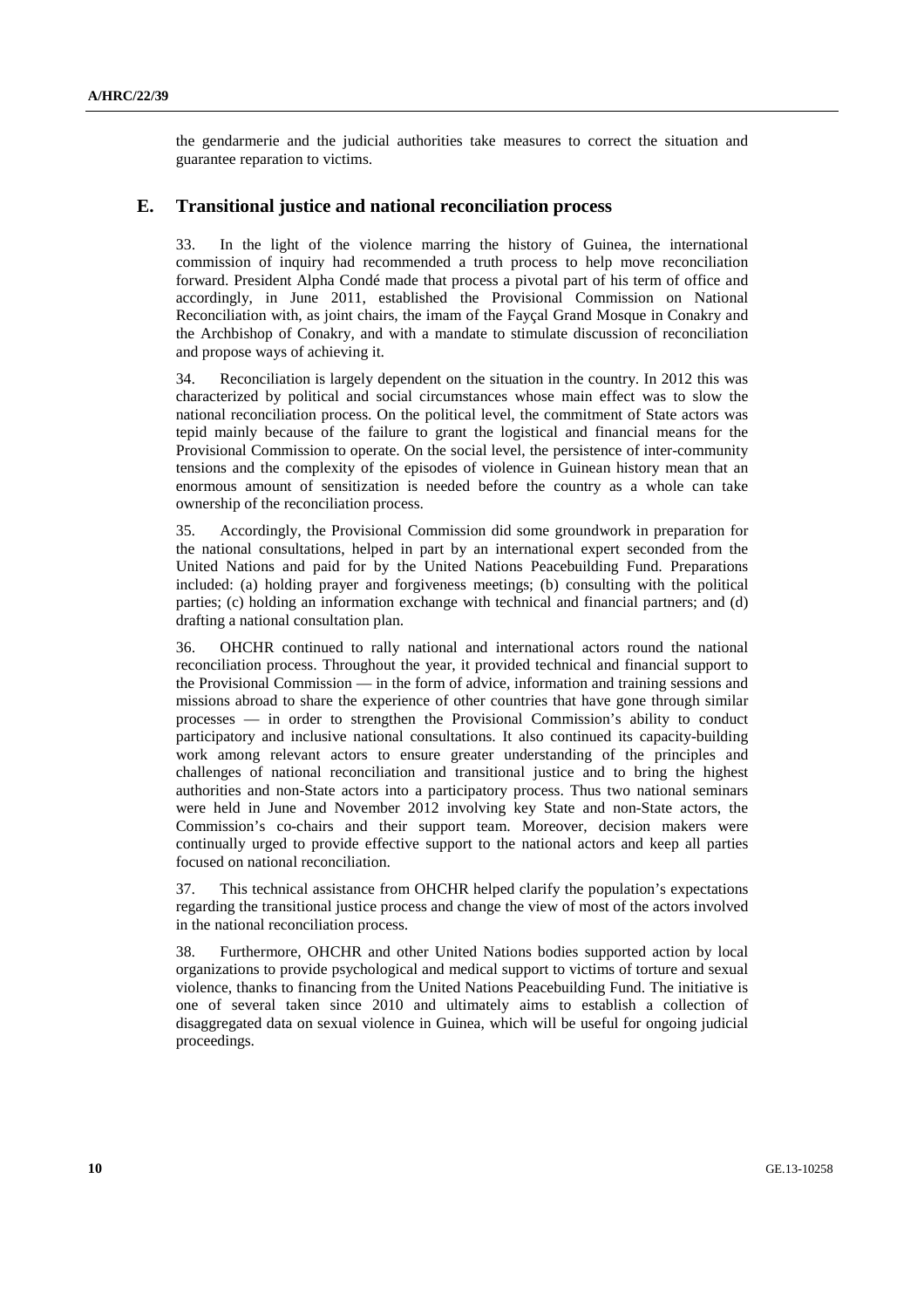## **F. Integration of human rights into security sector reform**

39. Guinea has undertaken institutional, legal and regulatory reforms to strengthen the legal framework ensuring that defence and security forces uphold human rights. The purpose of these measures is to remedy deficiencies in security sector institutions, in particular by improving discipline and professionalism, increasing respect for the rule of law and the criminal justice system and placing the sector under judicial authority.

40. Accordingly, human rights considerations have been incorporated into the regulations and laws governing the defence and security forces, namely, the code of conduct of the defence forces, the Armed Forces regulations, the Code of Military Justice and the national strategy for the security sector. The inclusion of human rights results in part from the training programmes set up by OHCHR — human rights modules were introduced in the curricula of police and gendarmerie academies and military training centres, for example — education centres, and in part from its technical advice input to the drafting of legal documents.

41. OHCHR also carried out capacity-building activities for officials responsible for enforcing human rights laws. For example, as part of its support for security sector reform, and notably the strengthening of the criminal justice system, it ran training programmes for at least 200 investigative police officers in Conakry, Kankan, Kindia, Labé and Nzérékoré.

42. Observer missions have been one of the primary means of educating security forces about human rights. Through its offices in Conakry and Nzérékoré, OHCHR deployed its teams countrywide and in 2012, was thus able to carry out several dozen missions across the country, either routine monitoring missions or investigations, when warranted by violations, such as in Beyla, Boffa, Boke, Dubreka, Guéckédou, Kamsar, Kankan, Kindia, Kissoudougou, Faranah, Labe, Siguiri and Zoghota. Moreover, OHCHR has been visible in places where there was a high risk of violations, especially at demonstrations, and in regular visits to places of detention, and also at high-profile trials, such as the one following the attack on the presidential residence. After every such observer mission or investigation, OHCHR prepared a confidential report containing recommendations for the authorities, to encourage them to take corrective measures and put an end to violations.

43. Efforts are still needed at the institutional level regarding cooperation with the justice system and public relations. In that connection, the launch on 5 December 2012 of the programme on democratic and civil oversight of the defence and security forces in Guinea is a promising start. Its goal is to increase transparency and good governance in the defence and security forces by building oversight capacity, establishing communication mechanisms and drafting and disseminating legal texts.

44. The comments made above regarding the impunity of the security forces, especially in relation to the events of 28 September 2009, will be taken into consideration in the implementation of the human rights due diligence policy on United Nations support to non-United Nations security forces<sup>9</sup> in conjunction with other types of support provided to the national security forces by the United Nations system, including assistance financed by the United Nations Peacebuilding Fund.

<sup>&</sup>lt;sup>9</sup> This policy stipulates that the United Nations cannot provide support to national security forces when there is a real risk that beneficiaries might commit serious violations of international humanitarian law, international human rights law or international refugee law or when the relevant authorities are not taking the necessary measures to correct or mitigate the risk.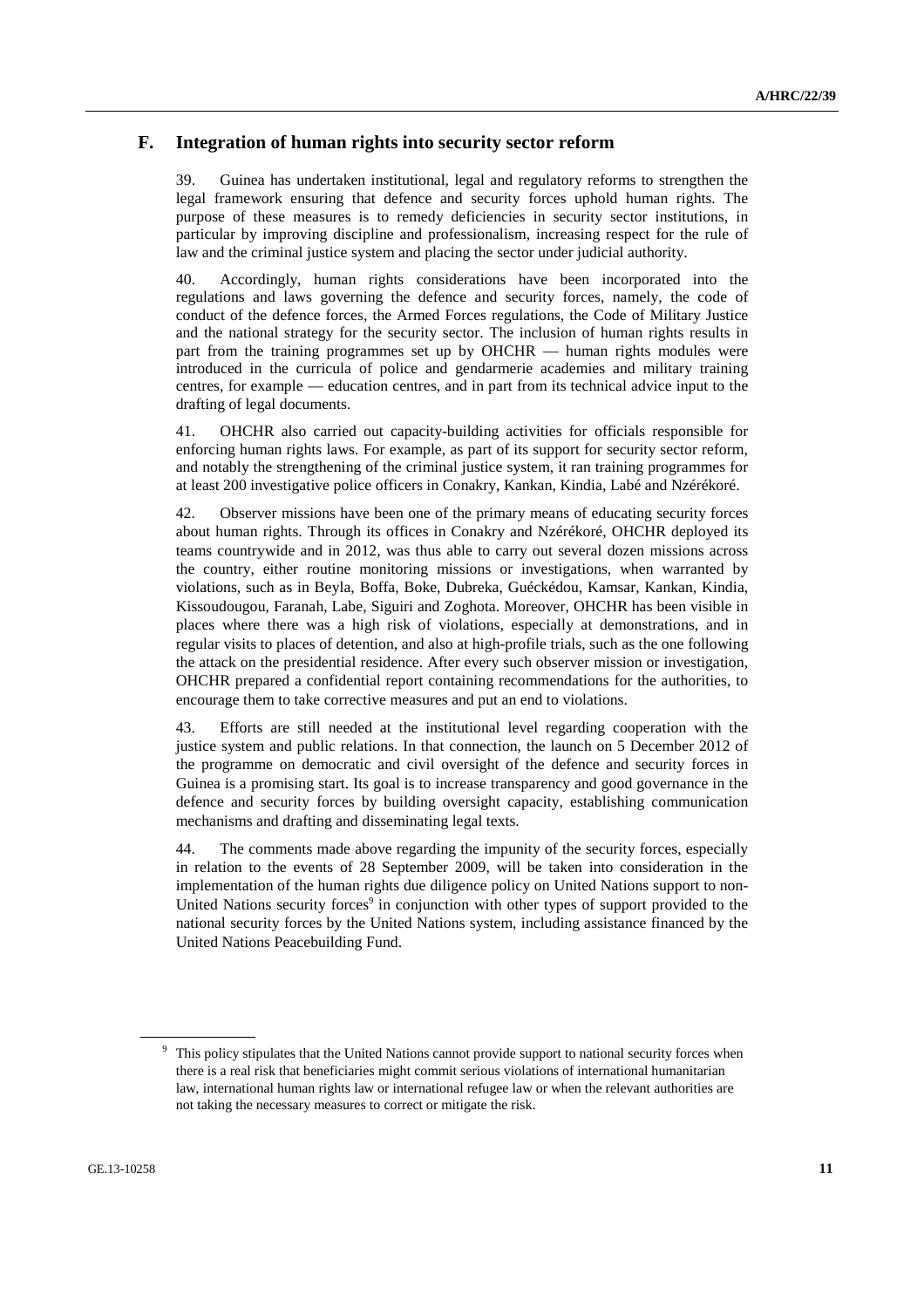# **IV. Cooperation on promoting and protecting human rights**

## **A. Role of civil society in promoting the defence of human rights**

45. In her previous report, the High Commissioner encouraged the Government to establish close cooperation with civil society organizations. In follow-up to that recommendation, the Government made room for civil society to express its views and do its work. Structures have gradually been put in place and an active network of associations for the promotion and defence of human rights has taken shape. One result has been the broad social mobilization for the national reconciliation process, achieved through information meetings and by recording the population's expectations for transitional justice in Guinea. Civil society was also prominent in the provision of psychological and medical support to victims of the events of 28 September  $2009$ ,<sup>10</sup> while other civil society organizations sued for damages in the criminal proceedings relating to the events of 2007,  $2009$  and  $2010$ ,<sup>11</sup> as part of efforts to combat impunity and obtain reparation for victims.

46. Civil society actors are also involved in building the legal framework for the protection of human rights in Guinea, drafting, for example, a law on an independent national human rights institution and a bill criminalizing torture. It should be noted that human rights defenders were able to carry out their activities in 2012 without being intimidated or threatened.

47. OHCHR played a significant role in driving and developing the capacity of civil society. It held four training sessions on techniques of human rights research and reportwriting in the various administrative regions. It also lends technical support to a civil society training programme on transitional justice, designed by Open Societies for West Africa, an NGO.<sup>12</sup> Regarding education and human rights awareness, OHCHR worked in cooperation with the Government to organize events for the International Day in Support of Victims of Torture and Human Rights Day. It also helped set up at least seven human rights clubs in schools in Conakry and Nzérékoré. On 28 May 2012, OHCHR opened a multimedia documentation centre at its Nzérékoré office. The centre has documentation on human rights and gives free access to online resources for academia, civil society and students at all levels.

48. The challenges human rights defence organizations continue to face include: (a) ongoing political and ethnic divides, which limit the multiplier effect of their work; (b) the need to improve methods of cooperation with human rights protection mechanisms; and (c) the need to strengthen dialogue with State bodies. In that connection, the Government, as represented by the Ministry of Justice, undertook to increase their protective capacity by holding a forum with the intention of setting up a joint committee to monitor and report cases of human rights violations.

### **B. Cooperation with international human rights mechanisms**

49. During the universal periodic review, Guinea accepted the recommendation to improve further its cooperation with international human rights mechanisms. The

<sup>&</sup>lt;sup>10</sup> Association des parents et amis des victimes du 28 septembre (AVIPA), Centre mère et enfant, etc.

<sup>&</sup>lt;sup>11</sup> Association guinéenne d'orientation et de réflexion pour l'action (AGORA), Association des familles des disparus du 28 septembre 2009 (AFADIS), Organisation guinéenne des droits de l'homme et du

citoyen (OGDH), etc.<br><sup>12</sup> An international NGO in the area of democracy and security.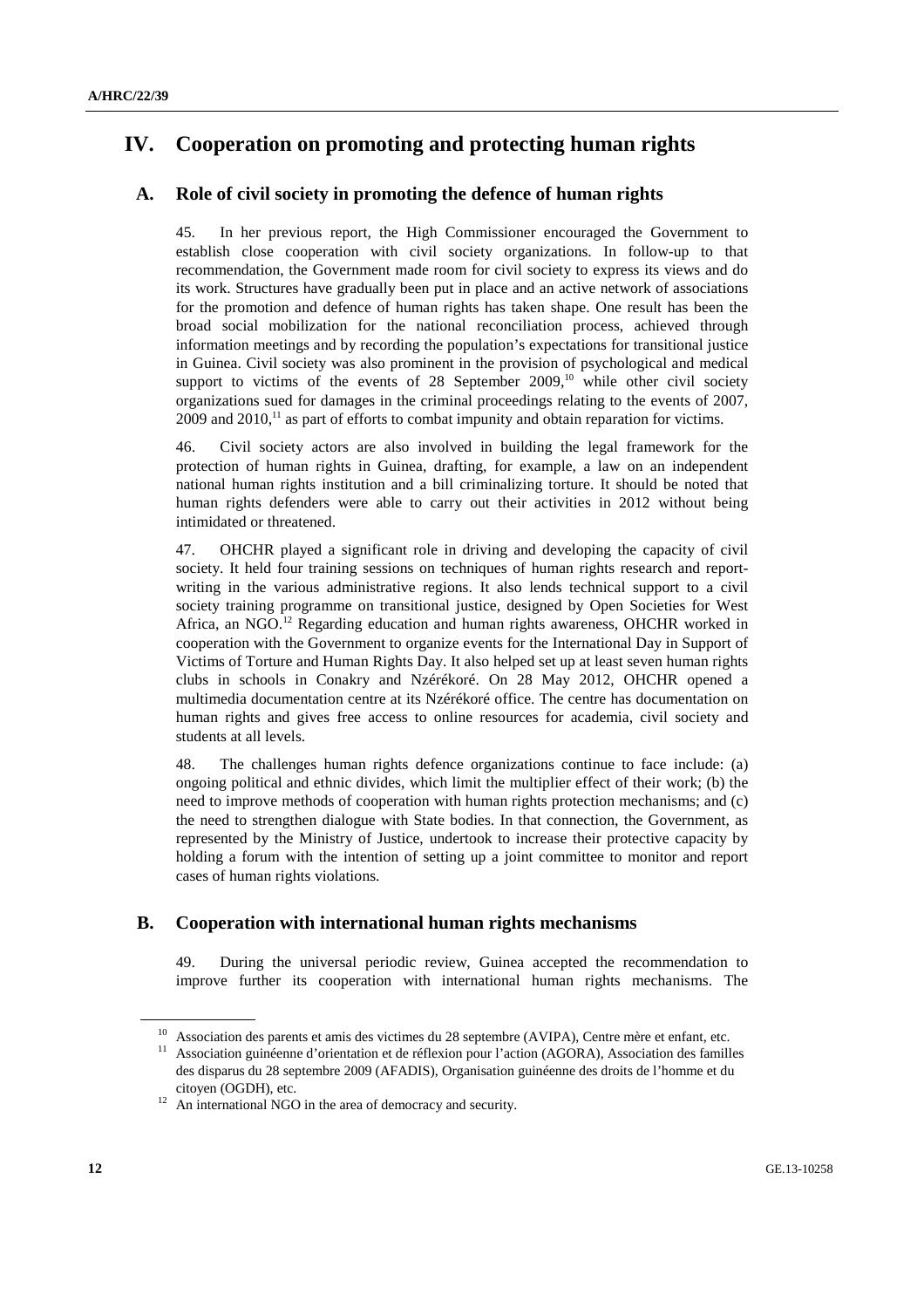Government was urged to set, in cooperation with OHCHR, a timeline for submitting overdue initial and periodic reports to the treaty bodies and to cooperate with Human Rights Council special procedures mandate holders.

50. Despite Government initiatives taken in 2011, the backlog persists and as of 31 December 2012 15 reports, 5 initial and 10 periodic, remain overdue. However, a draft decree to establish an interministerial committee responsible for preparing and submitting State party reports to the treaty bodies is awaiting adoption and promulgation. In addition, a national action plan for the implementation of the recommendations of the universal periodic review was completed in August 2012, with the support of OHCHR. The plan's priority actions include aligning national legislation with international texts, submitting reports to the treaty bodies and establishing an independent national human rights institution.

51. Regarding cooperation with the special procedures, the Special Rapporteur on the promotion of truth, justice, reparation and guarantees of non-recurrence is awaiting a reply from the Government to the visit request made on 24 July 2012. OHCHR will continue to lobby for the visit and support the Government in meaningfully improving its cooperation with the international human rights protection mechanisms.

## **V. Conclusions and recommendations**

52. **Despite the measures taken by the Government regarding human rights, the reestablishment of the rule of law and the strengthening of national cohesion continue to face hurdles – the main challenge being the holding of the legislative elections that are required in order to complete the transition. The political impasse has made it impossible to speed up the reforms planned for the security and justice sectors and has hampered the holding of the national consultations that are meant to set in motion the national reconciliation process. Moreover, the situation has also made it impossible to act on most of the recommendations contained in the previous report.** 

53. **Accordingly, the High Commissioner reiterates her recommendations and calls on the international community to increase its support to the Government of the Republic of Guinea.**

#### **A. Recommendations to the Government of the Republic of Guinea**

54. **The High Commissioner recommends that the Government of the Republic of Guinea take the necessary measures to:** 

 **(a) Ensure fundamental rights and freedoms are observed, especially the right to peaceful demonstration;** 

 **(b) Allocate to security forces the resources they need to fulfil their public security mandate in accordance with the relevant international principles;** 

 **(c) Speed up the process of harmonizing and aligning national legislation with the international texts ratified by Guinea, in particular the finalization and enactment of the law criminalizing torture;** 

 **(d) Ratify the Optional Protocol to the Convention against Torture and Other Cruel, Inhuman or Degrading Treatment or Punishment;** 

 **(e) Intensify efforts to combat impunity, especially by prosecuting those suspected of human rights violations on 28 September 2009;**